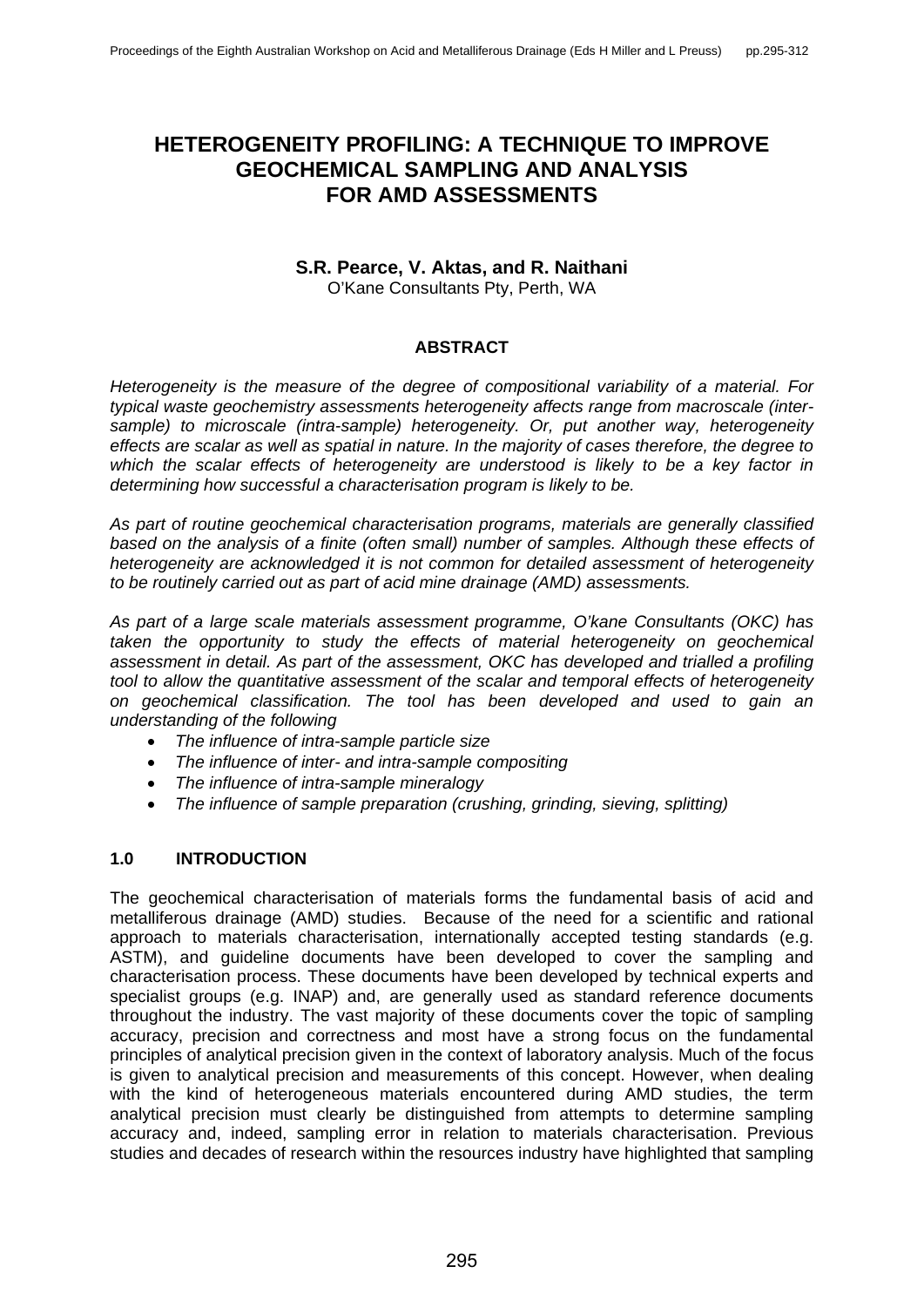errors relating to insufficient sampling frequency and sampling methodology, rather than analytical precision, are in many cases the controlling factor on data quality. The discussion of how to improve data quality and therefore how to best characterise the heterogeneous material should therefore move away from the current central focus of analytical precision to be re-focused on how to improve sampling method and frequency as the most effective means to address what and how materials are sampled and characterised.

It is interesting to note that much of the technical developments of sampling theory and practice has been developed by the mining industry over many years. The establishment of Joint Ore Reserves Committee (JORC) 2012 reporting standards for example are a case in point as they have very comprehensive guidelines with respect to reporting of sampling methods, measurements of sampling error and correctness. Because AMD assessments are typically carried by environmental geoscientists and not resource geologists, these theories, methods and practices developed by the mining industry have not generally been integrated into AMD assessments.

Thelack of integration of the "theory of sampling" (TOS) used by the mining industry into AMD studies, a number of problems are commonly and repeatedly raised during AMD assessments for which solutions have not been consistently developed or adopted.. A selection of these questions include:

- What size should the samples be?
- What preparation method should be carried out prior to analysis?
- How much analysis is required?
- How should data quality objectives (DQO)s be defined and assessed?

Many published AMD related guidance documents offer little in the way of specific guidance on how to tackle some of these questions.

This paper has been prepared in an attempt to integrate some of the principles of TOS and practice from the resource characterisation industry to AMD studies, and to provide a useful tool for answering the questions given above.

# **2.0 SAMPLING THEORY**

A comprehensive publication of the theory of sampling of particulate materials was published in 1979 by Dr Pierre Gy, the last publication being 1993 by means of a translated overview of his work by Francis F. Pitard (Pitard 1993).The theory covers all facets of sampling, how errors are generated, how errors can be reduced or eliminated, and how the residual error can be estimated. The theory of sampling (TOS) has been widely adopted in the resources industry.. In contrast, it is not common for TOS to be familiar to many in the environmental geoscience field which includes many practitioners of AMD management. Indeed to the authors' knowledge, TOS is not routinely covered in university courses such as environmental science, and it is very uncommon to see AMD-based research papers produced that make reference to TOS.

TOS indicates that total sampling variance is the preferred measure of the total sampling error, but determining the variance into its component parts is very challenging. Ten sources of sampling error (Pitard, 1993) that contribute to non-representativeness of samples have been identified and include:

- 1. In situ Nugget Effect (NE)
- 2. Fundamental sampling error (FE)
- 3. Grouping and segregation error (GE)
- 4. Long-range heterogeneity (quality) fluctuation error (QE1)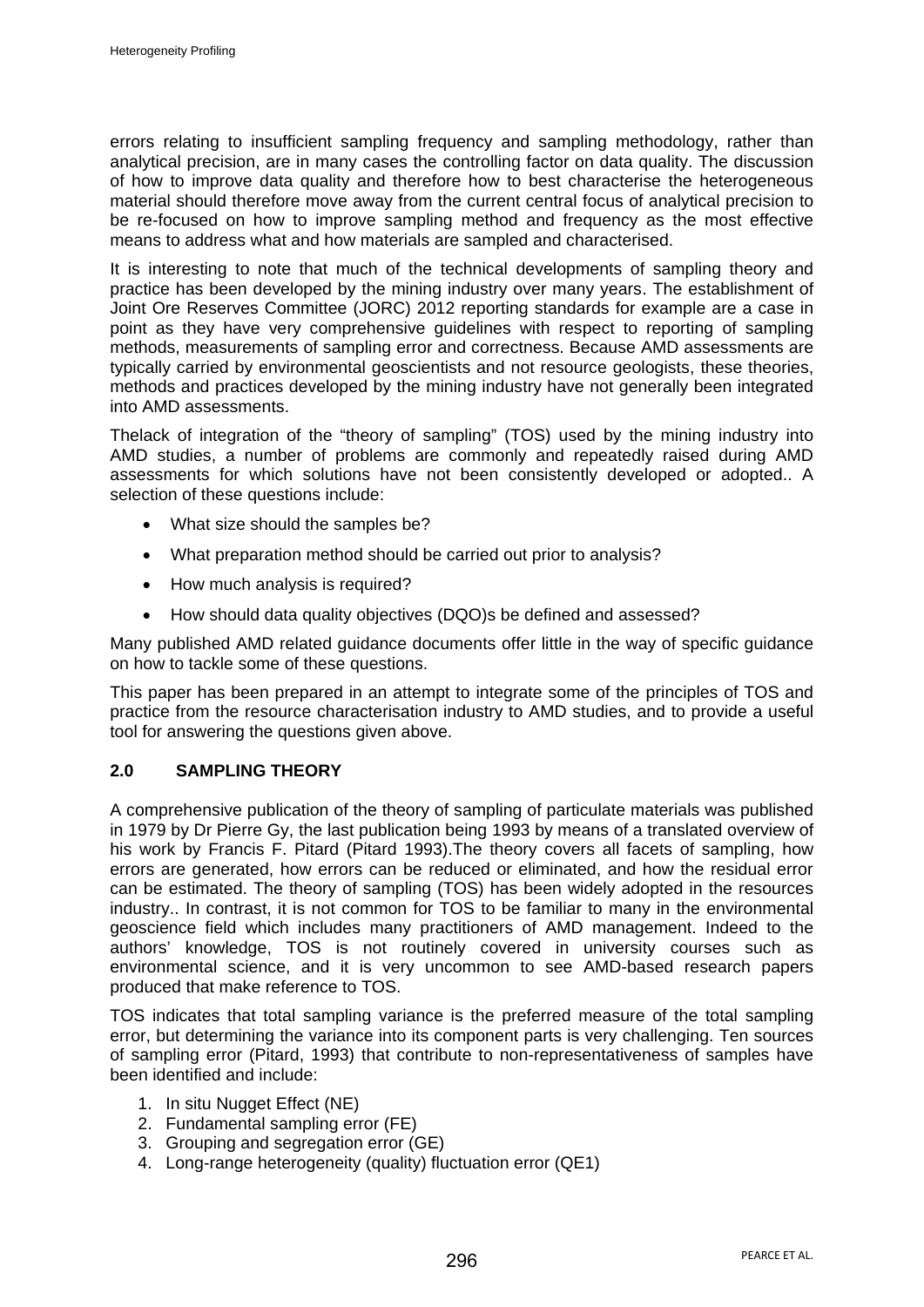- 5. Long-range periodic heterogeneity (quality) fluctuation error (QE2)
- 6. Increment delimitation error (DE)
- 7. Incremental extraction error (EE)
- 8. Weighing error (WE)
- 9. Preparation error (PE)
- 10. Analytical error (AE)

Errors 1-5 are random and are related to the intrinsic properties (heterogeneity) of the materials we are analysing, errors 6-10 relate to laboratory analytical techniques.

Consideration of all ten of these errors is far beyond the scope of this paper, and in some cases is not relevant to many AMD sampling programs, however for many waste material characterisation assessments, it is FE that is of primary importance. Given this fact a large proportion of the paper is given to the concept of FE.

Through numerical calculation and testing programs, it is possible to estimate, measure and influence FE by determination of a materials heterogeneity and interrogation/optimisation of the sampling process used as part of analysis.

It is relevant to note that FE is the only error that can be reasonably estimated before sampling is carried out (Minnitt et al 2007).

As previously stated, industry standard AMD publications tend to focus on AE as the key measure of sampling representativeness as this is one of the most widely quoted means of assessing sampling accuracy. As can be seen, this is only one of the ten possible errors however and with modern equipment AE is commonly of much less importance than FE. Analytical errors for modern equipment can be expected to be less than 5% in many instances based on quoted values by commercial laboratories for standard analysis like ICP (metals). Errors related to FE however have been found to be >40% in many case studies.

It is relevant to note that AE values of >5% are in fact commonly reported in many material characterisation studies so the reader may question the 'discounting' of AE as part of this assessment but, upon even a cursory review of how laboratories/consultants/industry report AE, it likely that it is FE that is being incorrectly reported as AE . This 'accusation' can be proven simply by looking at commercial laboratory reports that quote QA/QC data that quantify AE but make no attempt to quantify FE.

Generally, the error introduced by modern laboratory-based analytical instrumentation as analytical bias is likely to be relatively low; therefore the precision of laboratory analytical test data is high. A study carried out in Europe (CLAIRE, March 2004) indicates that for a given case study the effects of sample heterogeneity on sampling method (FE) was by far the greatest cause of uncertainty rather than analytical bias (AE). Precision bias was estimated at  $\pm 83\%$  of the concentration value for the sampling method (due to effects of heterogeneity), but was much lower at  $\pm 7.5\%$  for analytical method. The overall random component of uncertainty (FE) was estimated as being  $±83.6\%$ . The majority of the overall variability was therefore related to the effects of intra sample heterogeneity on sampling (FE) method rather than analytical factors (AE).

From a practical point of view the principles of TOS would indicate that the standard approach to estimating AE by undertaking laboratory duplicate sampling is a process that unless done with care is at the mercy of FE effects.

To understand FE, heterogeneity must first be understood and defined.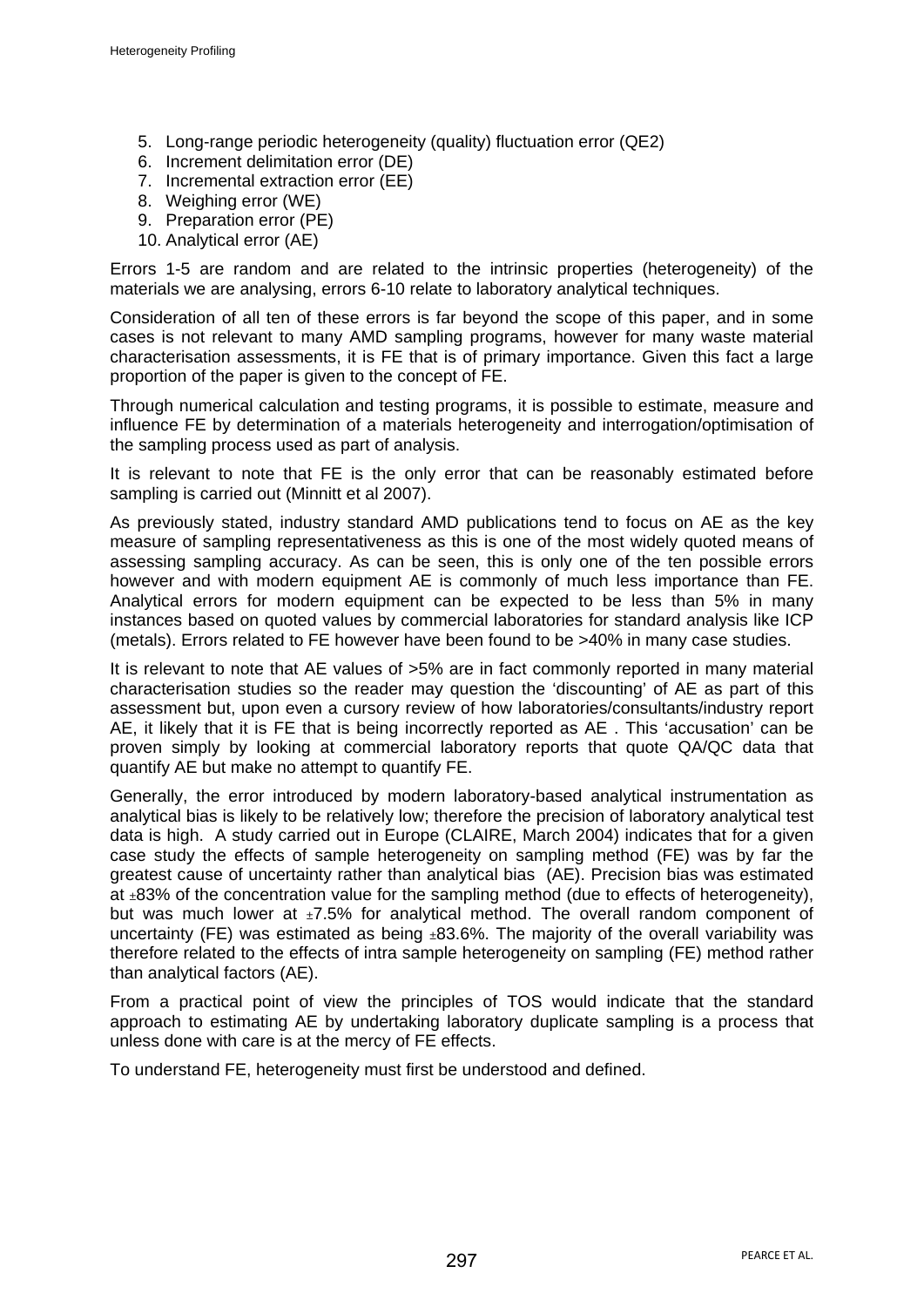# **3.0 HETEROGENEITY**

Heterogeneity is the measure of the degree of compositional variability of a material and is a scalar concept (i.e. it is evident over micro- to macro-scales). For the purposes of a waste materials assessment, two broad scales can be considered over which heterogeneity will operate:

- 1. Inter-sample (macro-scale)
- 2. Intra-sample (micro-scale) heterogeneity.

**Inter-sample heterogeneity:** This defines large scale variability differences between sample locations, i.e. the variability in composition between 2 samples taken at different spatial locations m to 100m apart. For example, mineralisation may be concentrated within a particular material (e.g. in a vein of primary sulfide mineralisation), at a particular location (near a fault zone), or at a particular depth (possibly a layer of material in a waste dump). The degree of inter-sample heterogeneity will therefore have a potentially significant impact on the ability of the sampling programme to characterise the geochemistry of the material on site.

**Intra-sample heterogeneity:** This defines small scale heterogeneity of a material with respect to the differences in geochemical composition within a 2kg RC sample for example. At these smaller scales, various mineral phases may be present and unequally distributed (e.g. isolated macro pyrite crystals, variable surface crusts of secondary minerals), and various sources of material may be present (e.g. overburden, ore, varying grade of alteration minerals).

The importance of determining between inter- and intra-sample variability effects cannot be overstated when it comes to interpretation of sampling data for AMD assessments. Spatial trends for example are entirely dependent on the determination of inter-sample variability. However if the intra-sample variability has not been well established prior to analysing intersample variations, then the data points used for the spatial analysis and variographic analysis may be not be considered representative.

Because advances in variography are beyond the scope of this paper, inter-sample variability will not be considered further. It is intra-sample heterogeneity that will instead be the focus of discussion.

# **4.0 DETERMINATION OF HETEROGENEITY**

Each type of material has specific characteristics in regard to the manner in which the mineral of interest is distributed in the host rock.

Two major characteristics of heterogeneity were identified by Gy (1982):

- Compositional heterogeneity (CH): difference in composition between individual fragments of a sample due to the inherent natural compositional variability. The greater the difference in composition between each fragment, the greater the compositional heterogeneity
- Distribution heterogeneity (DH): difference in average composition of the lot (sample) from one place to another. This is reflected in irregular distribution in grade in groups of fragments. Distribution heterogeneity can be influenced by particle density and size.

It should be noted that the term 'fragment' for the purpose of geochemical sampling assessments can include a single fragment (single gravel fragment) but it can also include groups of very small material fragments of the same weight. For example a 1kg lot split into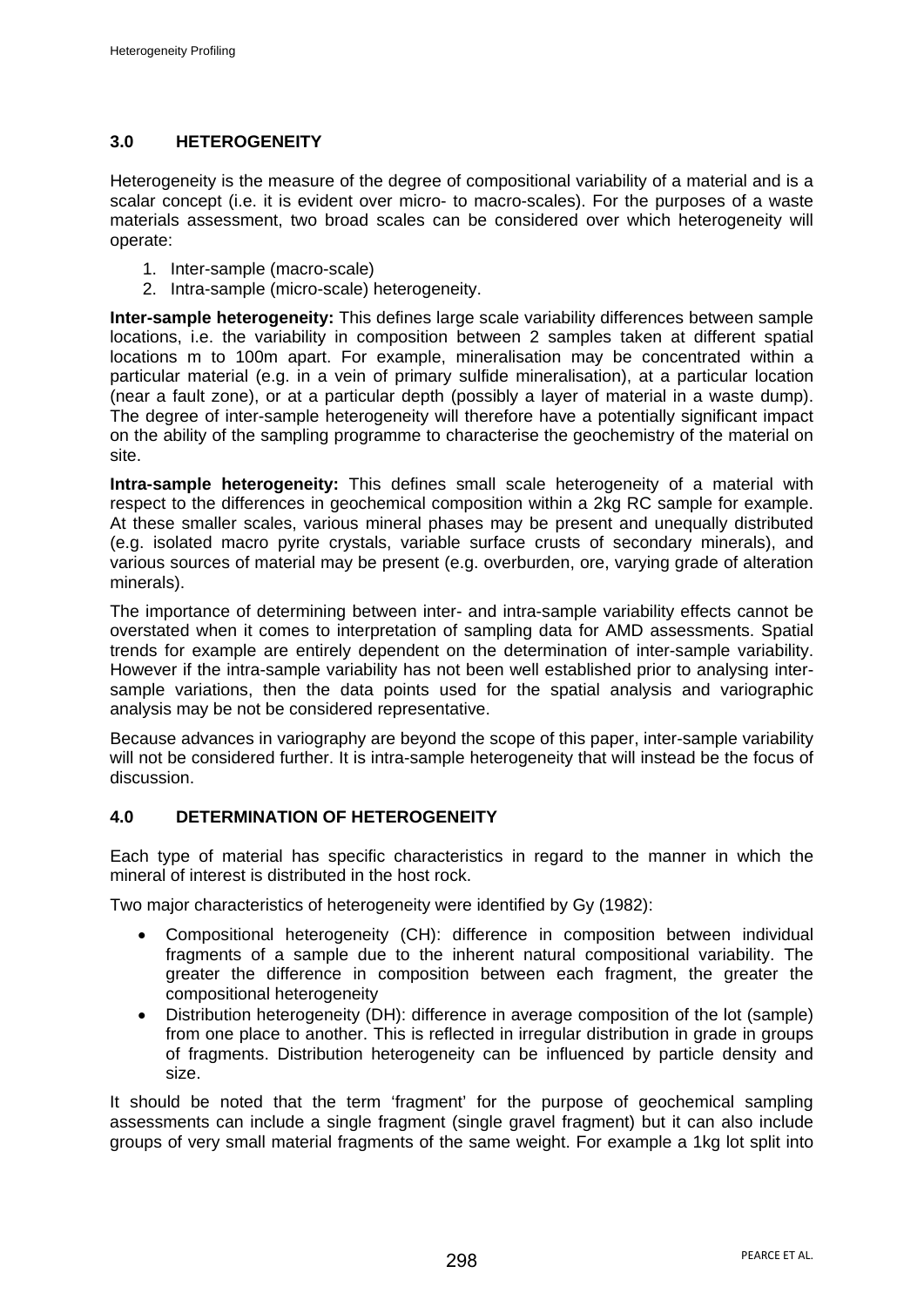50 separate but equal 20g pulp samples is given to comprise 50 fragments of the lot for the purposes of assessment.

Factors that influence CH include size, shape, density, mineralogical composition of fragments within a sample. Because these factors are inherent to geological materials it is apparent that all samples assessed for AMD will be by nature heterogeneous and will have positive values of CH.

As a result of CH and DH, no matter how well a sample is extracted and prepared, it is likely that any analysis carried out will yield different results to the "true" value.

Detailed methods for estimating CH and DH are given in Pitard (1993) but these methods rely on some simple assumptions about the materials being assessed that cannot be generally applied to waste rock (although may be applied to in situ material prior to mining).

The assumptions include:

- The mineral phase being assessed has a defined density (i.e. restricted to one mineral phase for example pyrite)
- The mineral phase is present in gangue rocks that have a defined density (i.e. assumes for example pyrite present in monolithic quartz gangue)
- The liberation of the mineral phase of interest occurs at an optimum grain size that can be defined
- Shape of the mineral phase can be defined (flakes such as biotite for example compared to cubes of pyrite)

## **5.0 DETERMINATION OF CONSTITUTION HETEROGENEITY (***CHL***)**

For the purposes of determining the heterogeneity of a sample and to provide useful information about sampling procedure, it is the heterogeneity between (not within) fragments that we are interested in determining. The objective therefore is to characterise the heterogeneity of a lot  $(L)$  with respect to a critical component of a fragment  $(A<sub>i</sub>)$ . The total mass of the critical component (A) in each fragment (i) making up a lot  $(L)$  is defined by the fragment mass  $(M<sub>i</sub>)$  multiplied by the critical content  $(a<sub>i</sub>)$  in the relation:

$$
A_i = a_i M_i \qquad [1]
$$

The constitution heterogeneity *CH* of a Lot L is defined as the relative and dimensionless variance of the heterogeneities (CH<sub>I</sub>) with respect to the values for  $A_i$  carried by the number of fragments (N<sub>F</sub>) making up the lot. This is shown in EQ2 where M<sub>i</sub> is the fragment mass, M<sub>I</sub> is the mass of the entire lot,  $a_i$  is the critical component (concentration) of a fragment and  $a_l$ is the average value (concentration) of the critical component in the entire lot  $($ <sub>1</sub>):

$$
CH_L = N_F \sum_i \frac{(a_i - a_L)^2}{a_L^2} \cdot \frac{M_i^2}{M_L^2}
$$
 [2]

The CH<sub>L</sub> is difficult to calculate in completeness for a given lot because N<sub>F</sub> can be very large (for example the number of 3mm gravel fragments in a 5kg crushed sample for example is very large and would require a prohibitive amount of data analysis). To calculate the characteristic of the material making up the lot independently from the size of the lot,  $CH<sub>1</sub>$  can be multiplied by the average weight of a fragment. This results in determination of the constant factor of constitution heterogeneity *IHL.*

$$
IH_{L} = CH_{L} M_{i}
$$
 [3]

 $I$ *H<sub>I</sub>* has the dimensions of a weight (g). IH<sub>I</sub> can always be calculated regardless of the large number of fragments and is used in the calculation of FE.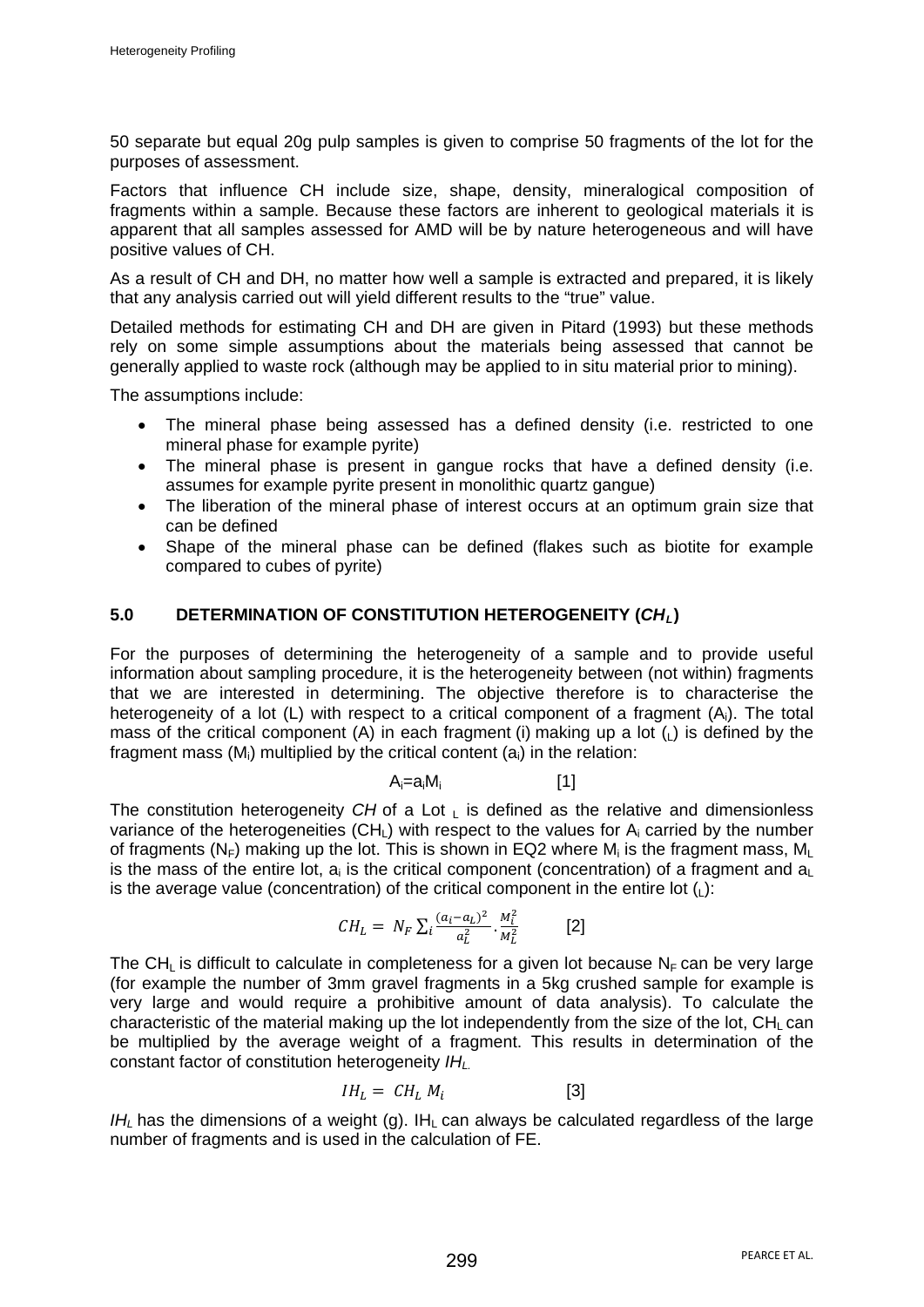# **6.0 DETERMINATION OF** *FE*

The fundamental error variance identified by Gy (1982) is the smallest achievable residual average error, or a loss of precision inherent in the sample due to compositional variability (including particle size, density, chemical composition etc). FE is therefore directly related to CH and DH, and therefore  $IH<sub>L</sub>$ . According to Gy's work FE is proportional to the cube of the nominal particle size and inversely proportional to the mass of the sample.

Knowing these parameters of FE steps to reduce FE can be deduced as such:

- 1. Increase the mass of the sample  $M<sub>S</sub>$
- 2. Reduce the particle size (by crushing for example)

Point 1 can be addressed at the sampling stage as larger samples to be taken in the field. Point 2 is addressed as part of sample preparation were particle size reduction can be carried out (i.e. crushing/grinding). On this basis reducing the particle size provides a practical means to reduce FE.

Estimation of the variance of the fundamental error  $\sigma_{FE}^2$  is given by Gy as follows where M<sub>s</sub> is the sample weight and  $M<sub>1</sub>$  is the weight of the lot:

$$
\sigma_{FE}^2 = \left(\frac{1}{M_S} - \frac{1}{M_L}\right) I H_L \tag{4}
$$

If a lot has a very large weight compared to  $M_s$  then a maximum variance of FE can be calculated:

$$
\sigma^2 (FE)_{max} = \left(\frac{1}{M_S} - 0\right) I H_L \tag{5}
$$

If the sample  $M_s$  has come from a splitting operation (e.g. riffle splitter) then a minimum value for the variance of FE can be calculated:

$$
\sigma^2 (FE)_{min} = \left(\frac{1}{M_S} - \frac{1}{2M_S}\right) I H_L \tag{6}
$$

Using these equations therefore we can determine the appropriateness of the sampling program and give meaningful advice about optimising the sample size.

### **7.0 SAMPLING APPROACH**

The approach to sampling and analysis of heterogeneous materials then becomes very important when FE is considered. Sample sizes for standard AMD tests are generally small. Typically, for ICP analysis a laboratory will extract a small 1-10g sub sample of a parent sample on which to complete analysis. For a NAG test approximately 2g of material is analysed. For a TCLP leach test 100g of material is analysed For paste pH 10g of material is analysed

In addition the selection of the sub sample may take place after sieving or crushing of the parent sample which may introduce preparation biases. This is an important consideration as different tests require different particle sizes of material.

Therefore if FE is significant then clearly it is unlikely that a single 1-10g sub sample of the parent will be representative (chemically or mineralogically) of the sample as a whole.

To illustrate this point an estimation of the sample size required for a toxicity characteristic leaching procedure (TCLP) test is given in Pitard 1993. For a waste sample with maximum particle size of 9.5mm using 100g for the leach test results in a maximum standard deviation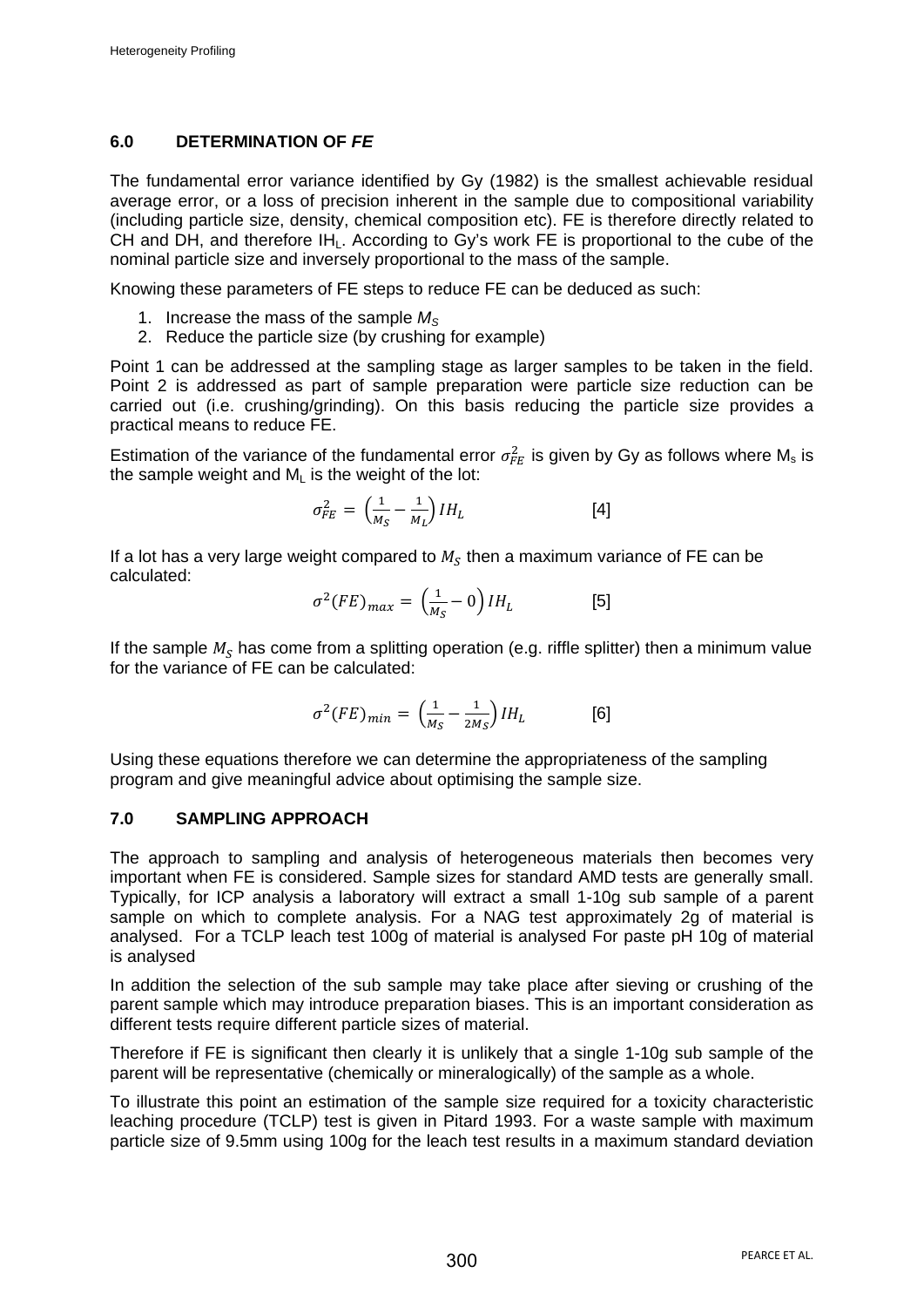of fundamental error FE of 46%. To be able to reduce this error to +-5% a sample size of 8,574g is required; clearly much larger sample than laboratories can routinely cater for.

There is significant potential for FE to be very large for standard AMD testing given commercial labs use such small sample volumes. Preparation methods may aid reduction in FE, however given the best way to reduce FE is to reduce particle grain size, this is not possible for leach tests which are carried out on material of specific grain size fractions due to increased mobilisation of mineral phases at smaller grain sizes.

### **8.0 A TYPICAL HETEROGENEITY PROBLEM FOR WASTE ROCK SAMPLING**

Figure 1 shows the heterogeneity problem faced when trying to determine how to sample waste material. This 90cm long core from drilling of a waste rock dump weighs approximately 10kg and contains at least 4 material types (based on colour alone). Some common questions would be:

- Should the whole core be retained or sub samples taken in the field?
- Is a single composite adequate?
- If a composite is adequate how large should the composite be?
- Should this core be sub sampled into 4 separate samples?
- Should screening of particle sizes be carried out?
- Should the whole sample be crushed?



**Fig. 1. Typical drill core from waste rock dump investigation**

Although at first glance the simple answer is that the best method would be to sub sample the entire fraction of each of the 4 main material types, however:

- This may not be feasible due to project costs of completing extremely detailed sampling in this manner.
- It may be that with good laboratory preparation a composite sample may provide adequate results for parameters such as total sulfur
- It may be that the colour does not have strong correlation with the mineral phase of interest (for example sulfide content)

In addition various sampling methods require different sampling preparation.

- Total sulfur analysis requires pulverised material for example (<100µm)
- Leach column may use <6mm material
- Paste pH may use <2.3mm material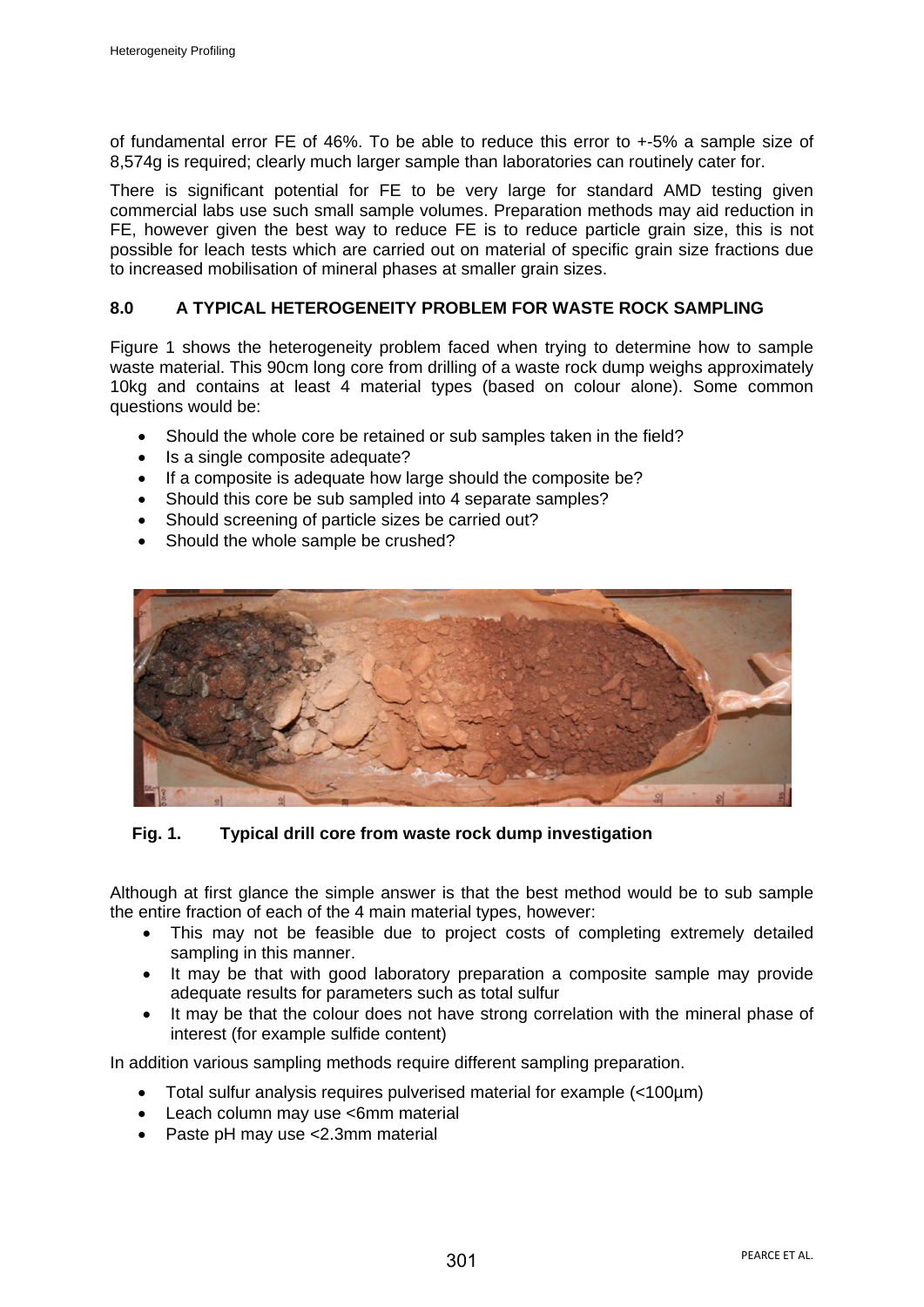There are therefore increasing amounts of processing work the more the sample is sub sampled , and sample volumes are becoming increasingly small (which as we have established can increase FE)

To best tackle this problem one should determine:

- The heterogeneity of the material with respect to the mineral species that we are studying  $(CH<sub>1</sub>)$
- The fundamental sampling error (FE) for the proposed sampling and preparation method

A simplified heterogeneity analysis tool has been developed for this task to aid with answering these questions that arise nearly every time waste rock characterisation projects are started.

### **9.0 SIMPLIFIED HETEROGENEITY ANALYSIS TOOL**

A simplified tool has been developed to determine the effects of heterogeneity, to produce heterogeneity profiles for AMD characterisation assessments.

To allow for the large amounts of analysis suggested, a benchtop XRF unit is suggested as a cost effective analysis tool. As has been outlined in this paper it is the FE not the AE that will have the largest impact on producing correct results; therefore the use of analysis tools with lower than laboratory-grade precision can be statistically justified.

A suggested procedure is outlined as follows for the heterogeneity assessment and sampling procedure assessment for a project where a reasonable number (>20 samples) of large (>5kg) samples of waste rock material are collected (Table 1).

It is suggested that at least 5-10 sample lots be subjected to heterogeneity analysis. Sample lots should be selected that are broadly representative of the types of materials gathered from site. This can be based on colour, rock type, density etc.

| Sample selection                                                                    | Sample processing                                                                                                                                                                                                                                                             | Analysis     | Purpose                                                                                          |
|-------------------------------------------------------------------------------------|-------------------------------------------------------------------------------------------------------------------------------------------------------------------------------------------------------------------------------------------------------------------------------|--------------|--------------------------------------------------------------------------------------------------|
| Sample set 1:<br>10 small grab samples from the<br>lot, approx. 20-200 g per sample | Crush sample, and<br>pulverise entire sample                                                                                                                                                                                                                                  |              | Assesses<br>heterogeneity<br>profile for grab<br>samples                                         |
| Sample set 2:<br>30-50% material crushed to<br>$<$ 6mm<br>Sample set 3:             | Using splitter, break<br>entire sample down into<br>a large number of sub<br>samples representative<br>of the size of typical<br>laboratory sub samples<br>(50-100g each),<br>pulverise individual<br>samples in fullCrush<br>each fraction to <6mm.<br>Use splitter to break | <b>FPXRF</b> | Estimate FE for<br>sampling<br>method and<br>heterogeneity<br>profile for<br>crushed<br>material |

# **Table 1. Sampling process for each lot subjected to heterogeneity study**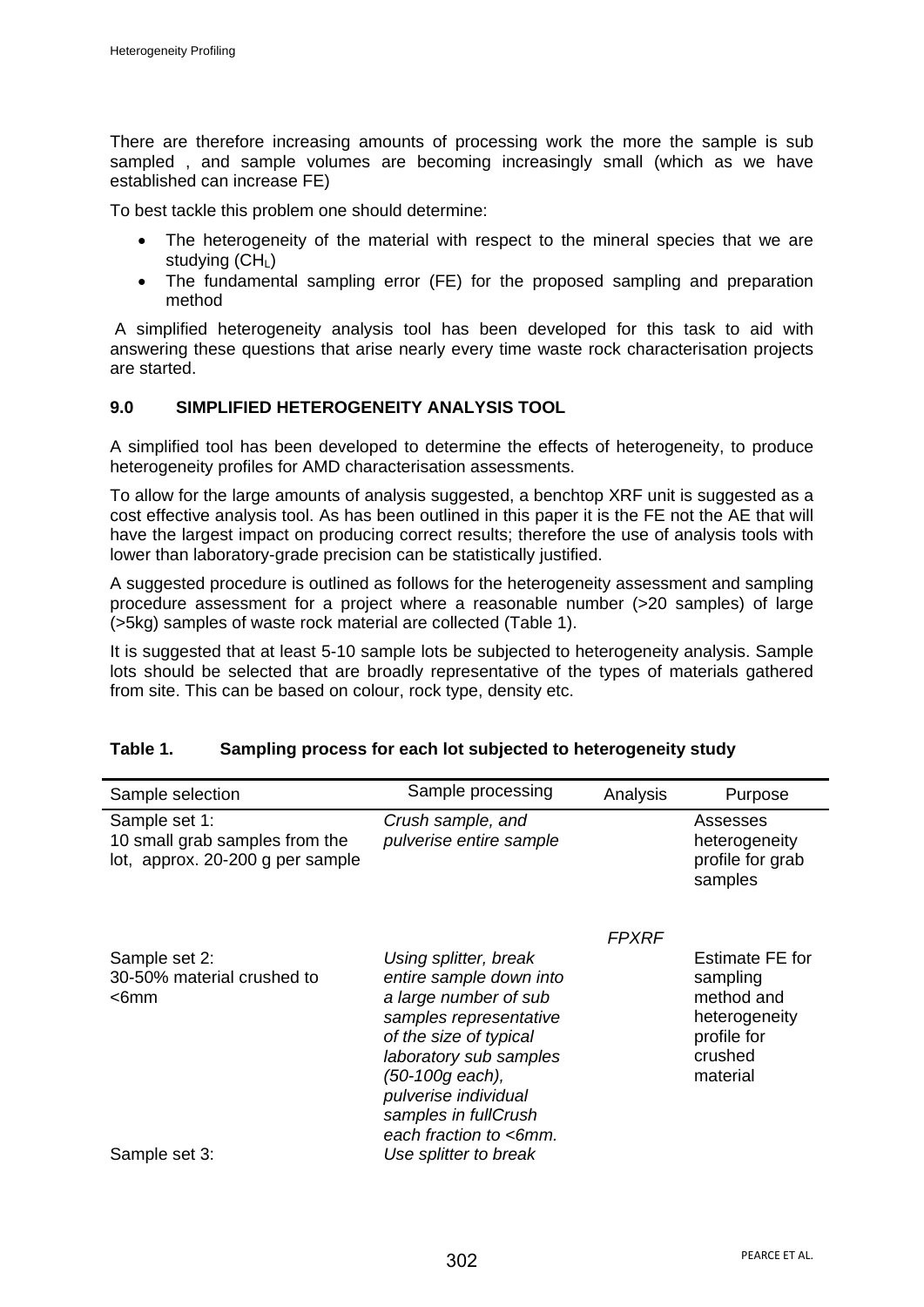30-50% of material screened through as many sieve sizes as possible, minimum of 3 (2.3mm, 6.7mm, 13.2mm)

*each sieved fraction into a large number of sub samples (50-100g each), pulverise individual samples*

Assess influence of particle size distribution on heterogeneity profile

Sample set 4: Select at least one of the pulp samples from set 2 and 3

*Split pulp sample into a large number of smaller samples approx 5g in weight*

Assess effectiveness of pulverising. Use samples obtained to assess AE

# **10.0 CASE STUDY**

A case study is presented based on the following analysis work:

- 2 Drill core samples (approx 90cm long, 8kg in weight) from AMD waste rock dump characterisation investigation were subject to detailed analysis
	- $\circ$  Core A contains material that is visually heterogeneous, and contained visual evidence of sulfides/sulfates
	- o Core B contains material that is visually homogeneous and does not have evidence of sulfides/sulfates
- Approximately 3kg of material from each core was run through 15 stage sieve sorting with standard sieve sizes ranging from 0.075mm to 26mm. Each fraction was then crushed in a rock crusher to <6mm, and 50g (where enough material was present) sub sample was obtained using a riffle splitter. The 50g sample was then pulverised.
- Approximately 1.5kg material from each core was crushed to <6mm in a rock crusher. The crushed material was then entirely split using a rifle splitter into approximately 65 samples of 20g each. Each of these samples was pulverised.
- 10 grab samples (25g) were taken from each core before processing occurred at 10cm intervals.
- One pulp sample from Core A and Core B was subject to micro-splitting to approximately seven, 6g sub samples.

The aim of the study was to allow detailed heterogeneity assessment of the two samples of waste materials as part of an assessment of the suitability of the current sampling and analysis program.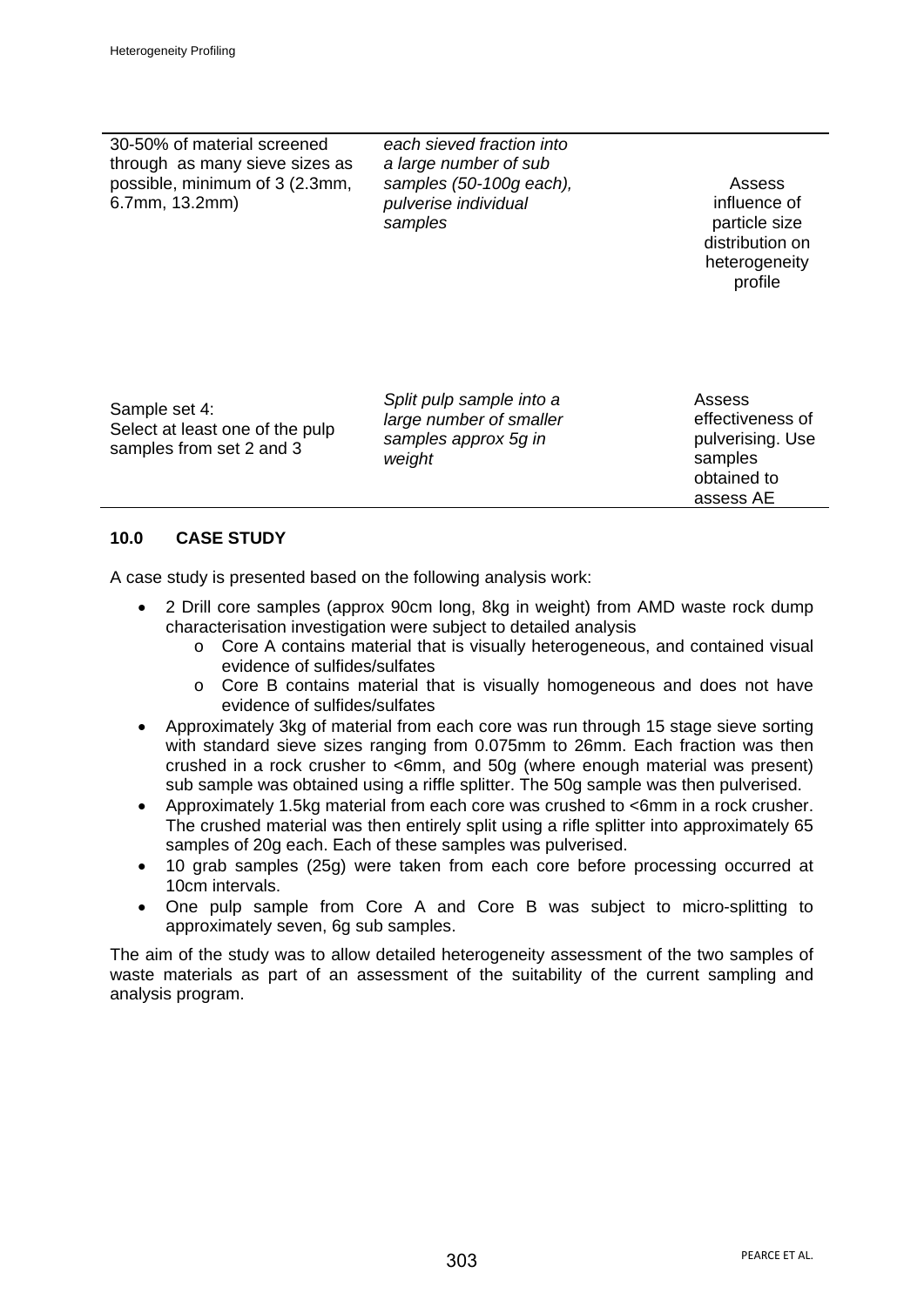

#### **Fig. 2. Sulfur content (a\_m%) in 65 sub samples (20g each) from complete analysis of 1.5kg of crushed material from Core A and Core B.**

Figure 2 shows the results of the 65 sample analysis of the <6mm crushed material samples of Core A and B. It is clear that Core A has higher sulfur content and appears to have higher variability with respect to intra-sample heterogeneity given the range of fluctuations in S content appears higher. In general the results indicate that the process of riffle splitting appears to produce samples that are reasonably consistent for both cores.

Figure 3 shows the same date plotted as a heterogeneity chart (where h\_m is the dimensionless value for variance in heterogeneity which is equal to the variance of the sample critical content from the weighted average critical content for the lot) . It is clear that although Figure 2 indicates Core A to have higher intra-sample variability, when the concentration data is plotted on a relative scale the variance in heterogeneity is actually very similar between the two cores.



### **Fig. 3. Heterogeneity profile for 65 sample analysis from Core A and Core B**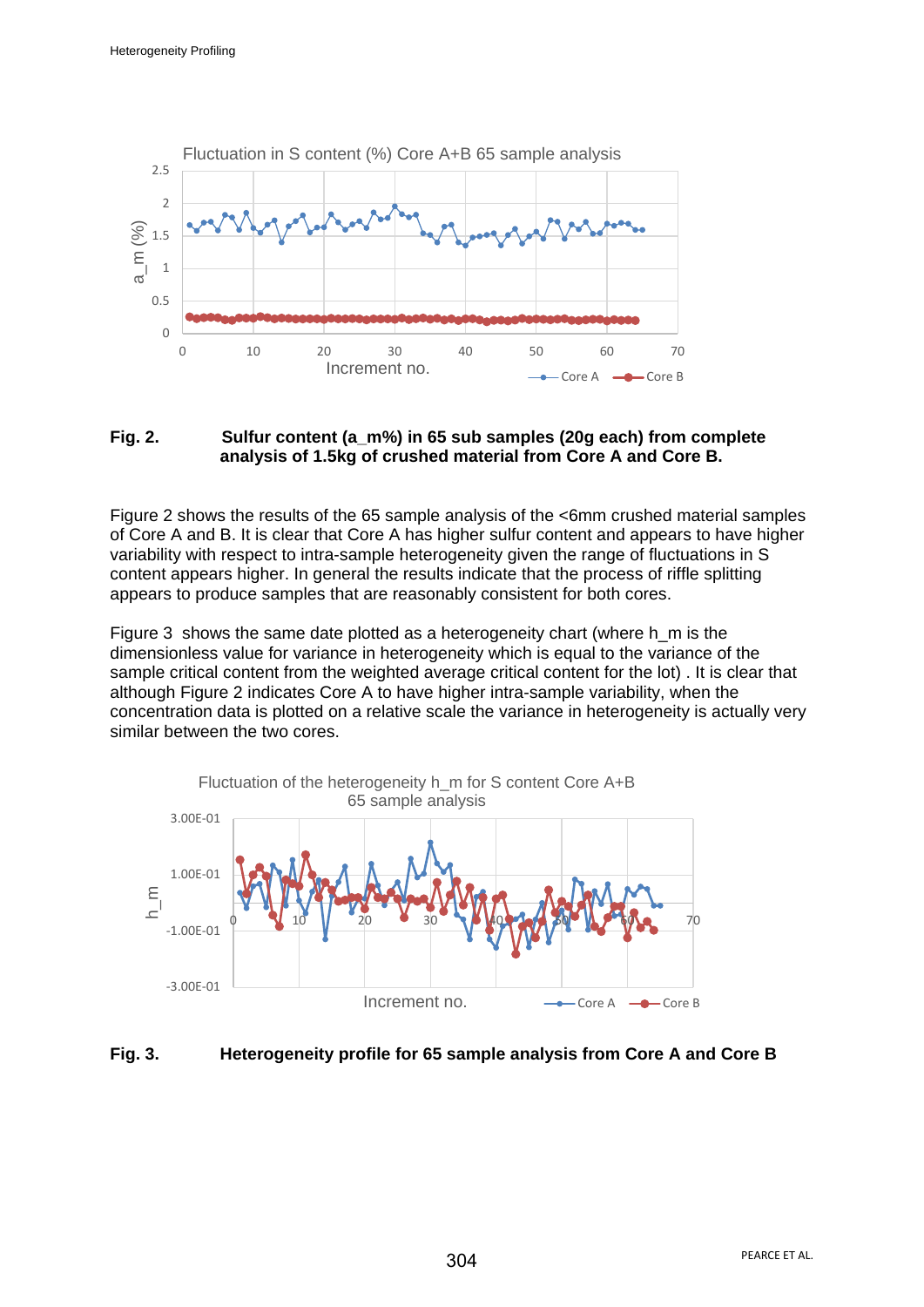|                 | Core A    | Core B    |
|-----------------|-----------|-----------|
| $M_L(g)$        | 1300      | 1280      |
| $A_L(mg)$       | 2092      | 286       |
| a L%            | 1.609597  | 0.223578  |
| $M_m(avg)(g)$   | 20        | 20        |
| CH L            | 0.007258  | 0.004752  |
| $IH_L(g)$       | 0.145165  | 0.095047  |
| $\sigma^2$ (FE) | $+ -8.6%$ | $+ -6.8%$ |

# **Table 2. 65 sample heterogeneity analysis Core A+B**

### Table 2 shows that

- As expected the calculated values for weighted average concentration (a L) of S is much higher for Core A.
- The value A L is given because this indicates the total amount of S in the sample which can be more useful than a concentration to calculate acid loading.
- M m is the average weight of an individual sample.
- Values for CH\_L and IH\_L are quoted, although this is not the CH\_L of the raw material as samples have been processed, the value is useful as a metric to gauge the relative heterogeneity of the sub samples obtained. Core A can be seen to have a higher intra-sample heterogeneity given CH\_L is higher than Core A.
- The minimum variance of fundamental error can be seen to be close between the 2 cores and less than 10% in both instances indicating that taking a 20g sub sample by riffle splitting crushed material (<6mm) for S analysis would produce an adequate result for characterizing S concentration in either material lot.

The minimum variance of the fundamental error related to obtaining a 20g sample from the whole lot was calculated using Eqn. [6], the working for Core A is shown below:

$$
\sigma^2(FE)_{min} = \left(\frac{1}{20} - \frac{1}{1300}\right) 0.15 = 0.007
$$
 [7]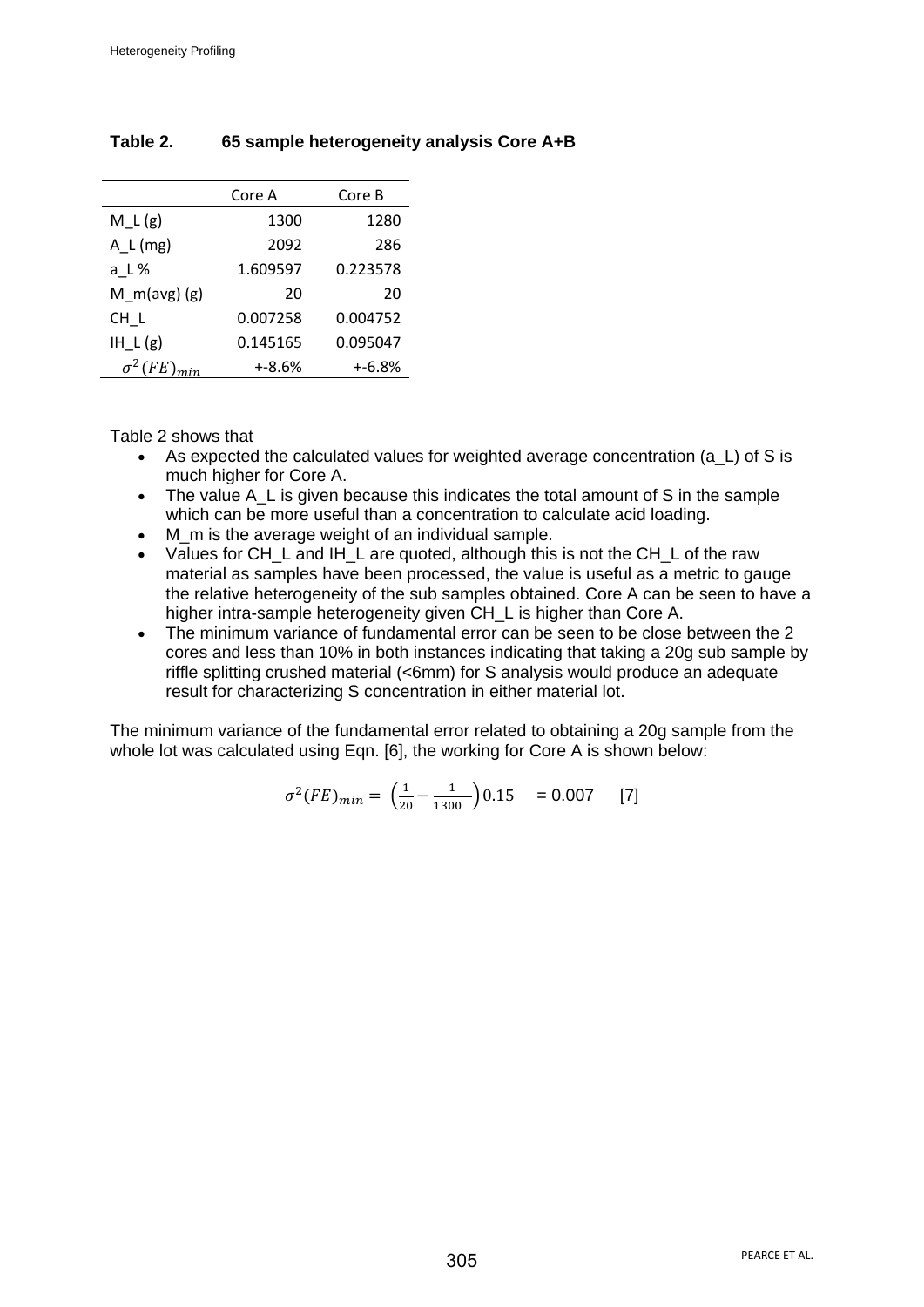

## **Fig. 4. Heterogeneity profile for 10cm grab sample analysis from Core A and Core B**

Figure 4 shows the heterogeneity profile for the 25g grab samples taken at 10cm intervals along each core. It is clear that samples from Core A have a higher degree of heterogeneity than Core B.

# **Table 3. 10cm grab sample analysis**

|              | Core A   | Core B   |
|--------------|----------|----------|
| МL           | 175      | 175      |
| A L          | 292.4753 | 46.375   |
| a_L %        | 1.671287 | 0.265    |
| $M_m(avg)$   |          |          |
| (g)          | 25       | 21.875   |
| $CH_L$       | 0.056998 | 0.011164 |
| $IH_{-}L(g)$ | 1.424945 | 0.244215 |
| F E<br>σ     | 24%      | 9.8%     |

Table 3 shows that:

- The values for a L are close for both cores relative to the values given in Table 2 from the 65 sample analysis, indicating that (perhaps surprisingly) taking 9 grab samples produces a reasonably accurate estimation of the mean S grade.
- The value for CH L in this instance reflects spatial variation I heterogeneity. S content within Core A has a high degree of variability with depth (related to layering of materials with different S content)
- The minimum variance of the fundamental error is significantly higher in Core A at 24% than Core B 9.8% which is indicated from Figure 4.
- The minimum variance of the fundamental error for Core A is much higher than that given in Table 2 which indicates that taking small numbers of grab samples is likely to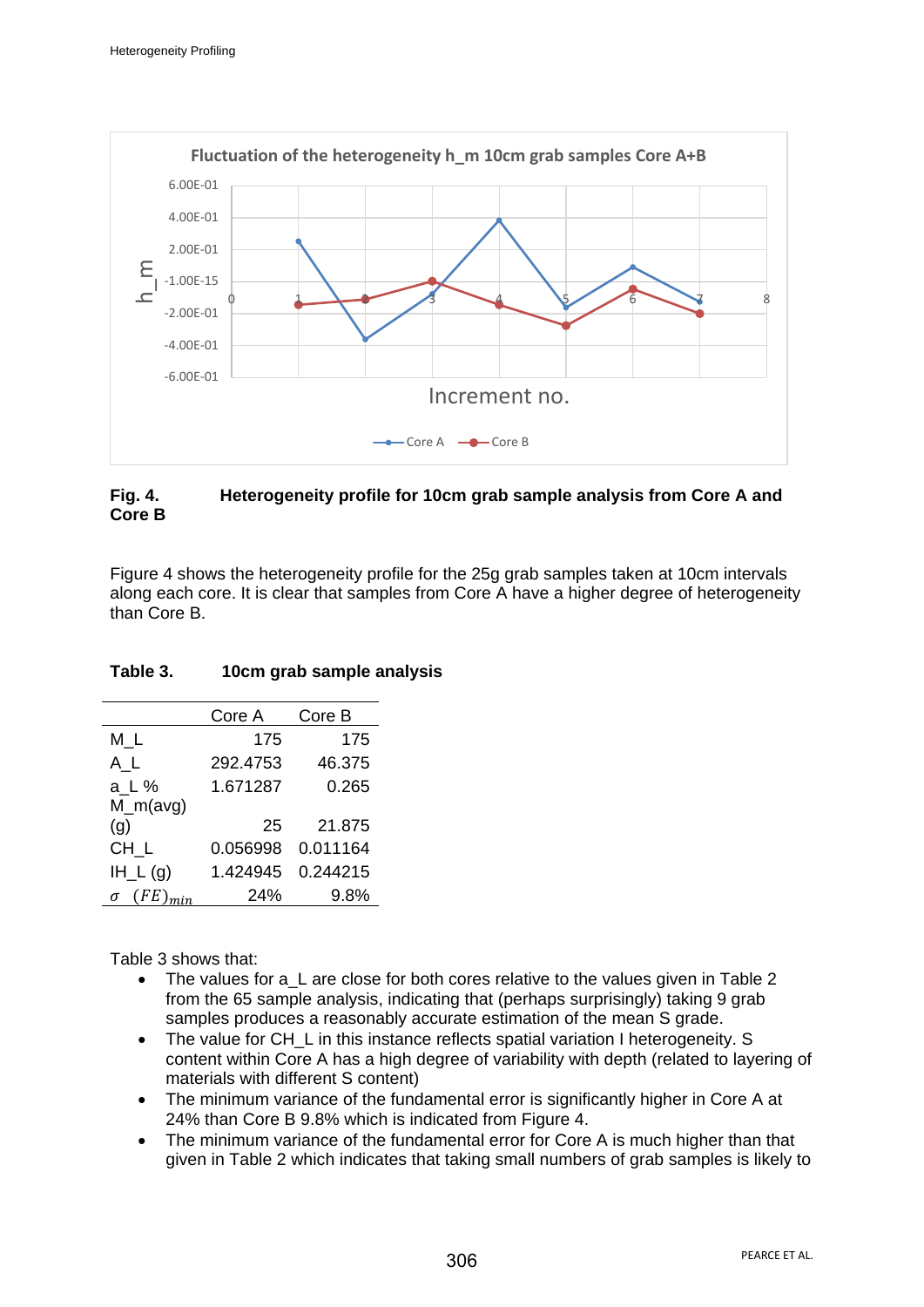be a poor sampling technique for this material. The value for Core B is lower at 9.8% but this is still significantly higher than that given in Table 2 so that, although the material has a lower degree of heterogeneity, grab sampling is still not recommended as good sampling technique.



## **Fig. 5. Concentration profile for S% in 15 stage PSD analysis from Core A and Core B**

Figure 5 shows the fluctuation of S concentration relative to particle size class. Increment 1 is the largest (26mm) particle size and 15 is the smallest (0.075mm). A very strong relationship is noted between particle size and S concentration with concentrations being more than 5 times higher at smaller particle sizes. This is an important observation as it shows that the materials have strong partitioning effects with respect to S and particle sizing (analysis was completed on pulverized samples which negates the influence particle size can have on XRF analysis).



# **Fig. 6. Sample weight profile for 15 stage PSD analysis from Core A and Core B**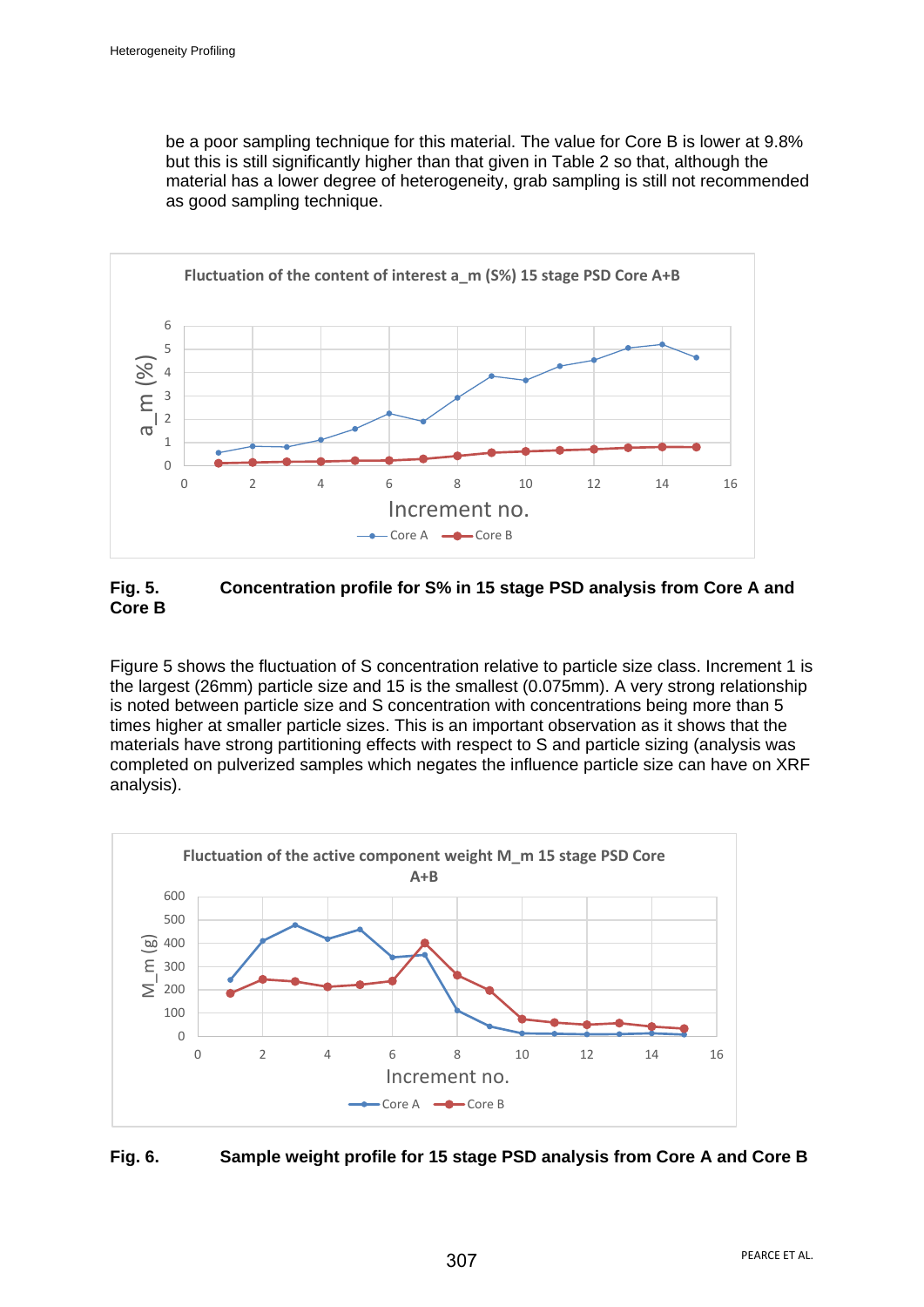Figure 6 shows the weights of each of the particle size classes. It is clear that, as with S concentration, there is strong influence of particle size with smaller particles having much smaller mass contributions in both cores.



## **Fig. 7. Heterogeneity profile for S% in 15 stage PSD analysis from Core A and Core B**

Figure 7 shows the heterogeneity profile for both cores with respect to the 15 stage PSD. Both cores have a similar profile. It should be noted that the values for h\_m are significantly higher for this graph than others presented indicating heterogeneity is very high with respect to S concentration and particle sizing. It is interesting to note that Figure 5 appeared to show Core A had the higher degree of heterogeneity but re-scaled both cores appear to show similar levels of heterogeneity related to particle size.

|              | Core A   | Core B   |
|--------------|----------|----------|
| МL           | 2921.6   | 2521.4   |
| $A_L$        | 4298.311 | 823.3702 |
| a_L %        | 1.471218 | 0.326553 |
| $M_m(avg)$   |          |          |
| (g)          | 194.7733 | 168.0933 |
| $CH_L$       | 0.305581 | 0.270901 |
| $IH_{-}L(g)$ | 59.51895 | 45.53662 |
| (FE<br>σ     | 117%     | 89.4%    |

Values for the minimum variance of the fundamental error were calculated related to obtaining a 50g sample (which is the smallest sub sample that can be obtained selecting material at the largest size fraction).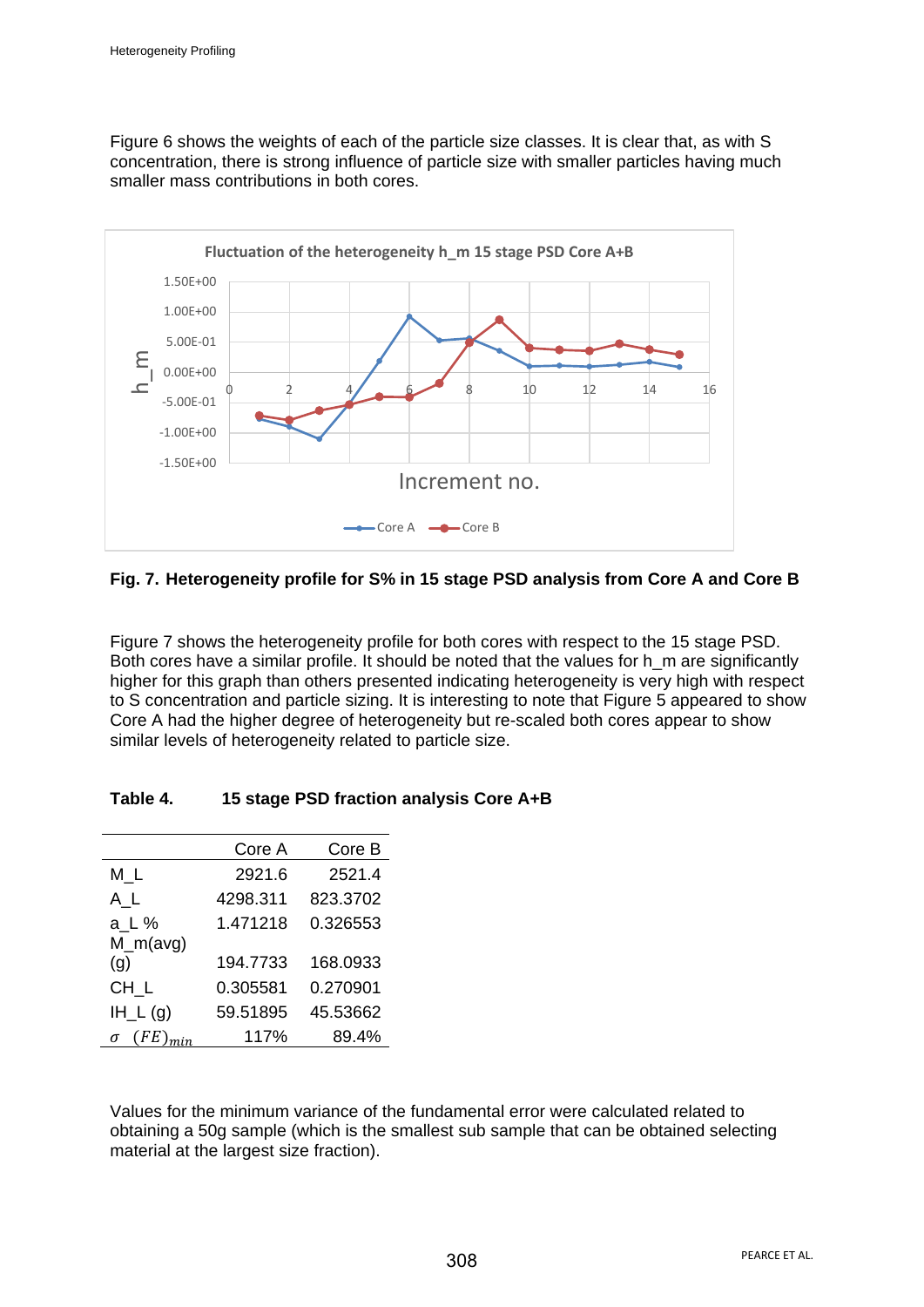Table 4 shows that:

- A L values are close to those given in table 2, this is not surprising as it may seem though as although heterogeneity is high in this experiment, the average S content of the lot can be expected to be consistent given the weighted method of calculating S content using A\_L and M\_L.
- CH\_L and IH\_L values are significantly higher for both cores confirming the extreme heterogeneity distribution of S within particle size class
- Values for the minimum variance of the fundamental error are similar between the two cores indicating the partitioning of S is similar between the two materials. Values of over 80%for Core B and over 100% for Core A indicate that selectively sampling a particle size fraction for S analysis will have extreme influence on the representativeness of the results.

Table 5 shows the distribution of S as weighted percentages within the size fractions. The proportion of the S content derived from the <2.36mm size classes is 27% of the total S content derived from only 17.3% of the sample weight. The top size fractions 13.2-26mm in comparison contribute only 20% of S for 39% of the sample weight.

|                     |          | Sample   |
|---------------------|----------|----------|
|                     | S% of    | weight   |
|                     | total    | fraction |
| <b>PSD</b> fraction | weight   | % total  |
| 26                  | 3.197507 | 8.320783 |
| 19                  | 8.075447 | 14.05737 |
| 13.2                | 9.0513   | 16.38828 |
| 9.5                 | 10.89784 | 14.32092 |
| 6.7                 | 17.00343 | 15.73795 |
| 4.75                | 17.79972 | 11.62719 |
| 2.36                | 15.53777 | 12.00027 |
| 1.18                | 7.596266 | 3.819825 |
| 0.6                 | 3.868454 | 1.475219 |
| 0.425               | 1.127871 | 0.451807 |
| 0.3                 | 1.165889 | 0.400465 |
| 0.212               | 0.961663 | 0.311473 |
| 0.15                | 1.202046 | 0.349124 |
| 0.075               | 1.638368 | 0.462076 |
| -0.075              | 0.876426 | 0.277245 |

### **Table 5. 15 stage PSD fraction analysis Core A, S distribution**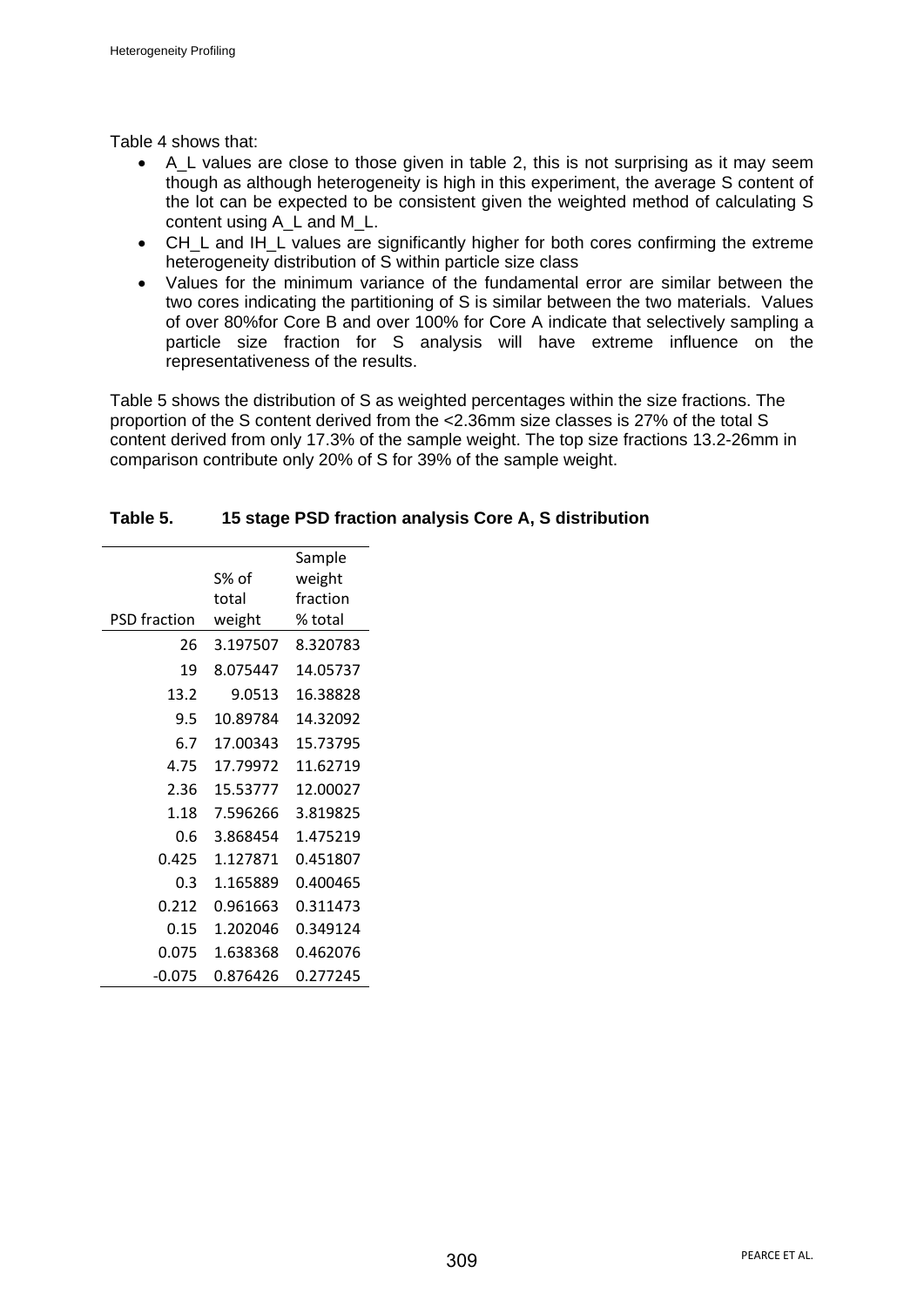

|  |  |  |  | Figure 8: Heterogeneity profile for S% in pulp sample analysis from Core A and Core B |  |  |
|--|--|--|--|---------------------------------------------------------------------------------------|--|--|
|--|--|--|--|---------------------------------------------------------------------------------------|--|--|

| Core B   | Core A   |
|----------|----------|
| 56       | 36       |
| 20.32073 | 51.17106 |
| 0.36287  | 1.421418 |
|          |          |
| 7        | 6        |
| 0.000575 | 2.41E-05 |
| 0.004023 | 0.000145 |
| 0.08%    | $0.08\%$ |
|          |          |

| Table 6. | <b>Pulp analysis Core A+B</b> |  |
|----------|-------------------------------|--|
|          |                               |  |

Figure 8 shows the heterogeneity profile for the micro-analysis of pulp samples. For both cores heterogeneity is very low which is expected given that pulverizing samples is known to significantly reduce  $\sigma$  (FE)<sub>min</sub>as a result of size reduction. From table 6 the variance of the fundamental error is very low for both cores and indicates:

- The pulverizing step carried out introduces a very small amount of error
- The XRF analysis must have a high level of precision to be able to produce this extremely low value for  $\sigma$   $(FE)_{min}$

# **11.0 CONCLUSIONS**

The results presented in this paper are a small fraction of the data that OKC has gathered using this profiling tool in conjunction with utilization of bench top XRF analysis.

From the research carried out, heterogeneity has been demonstrated to be a significant factor controlling the fundamental sampling error, and thus the ability to produce analytical results that are representative when dealing with waste rock materials. A profiling tool has been presented which allows heterogeneity to be studied both in the context of the impact on the fundamental error during the sampling process, and with respect to the properties of the material. General findings from utilization of the profiling tool include: